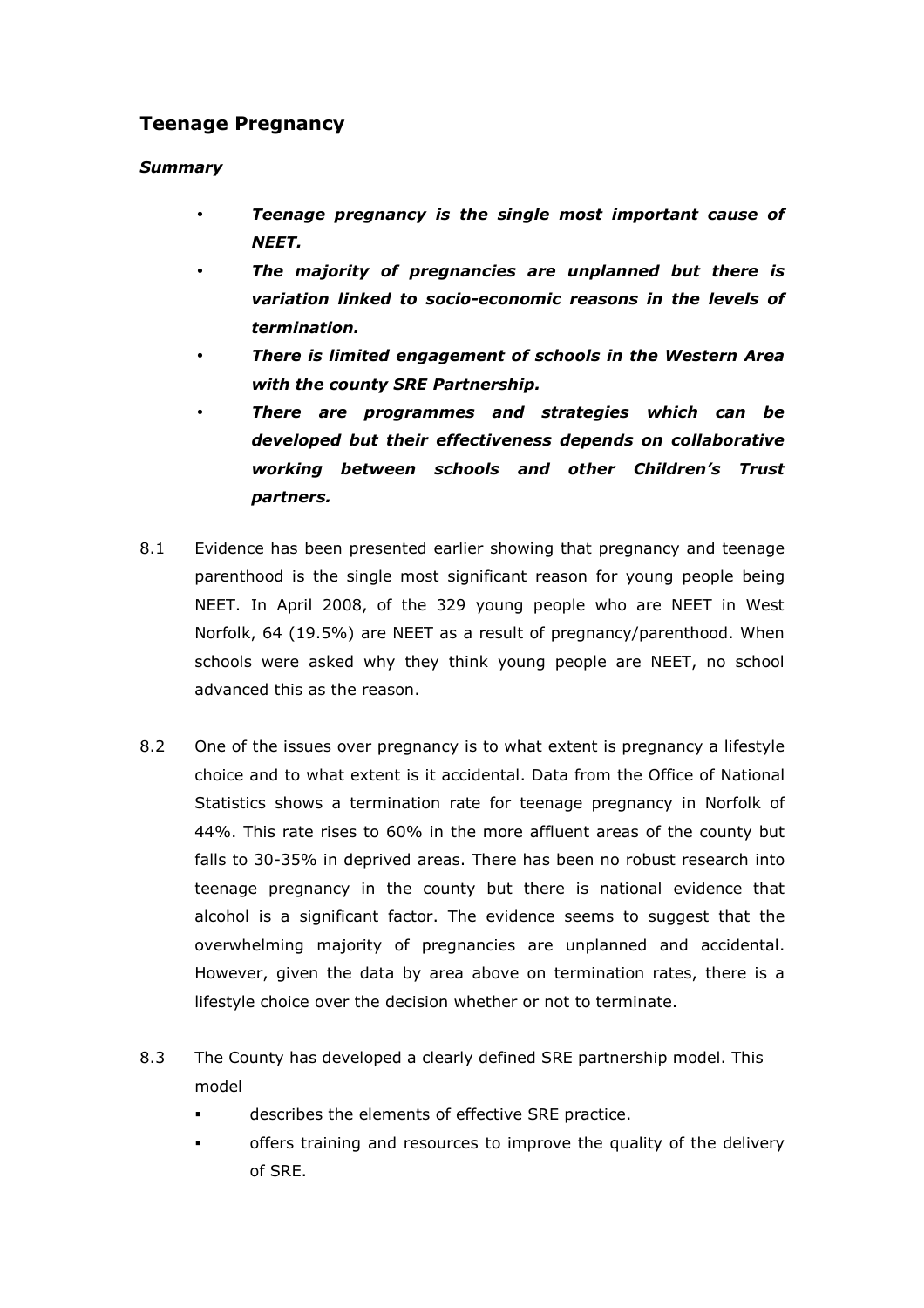- identifies which agencies have capacity to support those elements.
- **facilitates and coordinates support for schools.**
- provides a quality assurance role to ensure that activity is evidence-based, appropriate, effective, and is in line with current LA quidance.

However, the Partnership is concerned about the level of engagement with, and take up of, the Partnership's services. Full details of the support the partnership can provide appears as **Appendix 3.** 

- 8.4 There are clearly areas of West Norfolk where the number of teenage pregnancies is high. The Teenage Pregnancy Strategy Unit offers support in developing targeted work with vulnerable groups. The Team is able to:
	- give support to identify vulnerable and at risk groups and individuals.
	- provide information of effective practice and interventions.
	- identify appropriate agencies to support delivery of targeted programmes.
	- highlight relevant training re: addressing the needs of vulnerable groups.

There is a strong need for schools within the areas of highest pregnancy to develop with the Partnership a strategy that covers both the time when young people are in statutory education as well as the 16-19 period. The support for the development of SRE within schools includes:

- provide training for staff in the school environment.
- provide training for staff outside the school environment.
- provide training for governors.
- provide training for agencies who deliver SRE in schools.
- networking between schools to share good practice.
- PSHE CPD Programme.
- provide access to Norfolk Sexual Health Training Programme.
- advice on training relevance and priority.

In addition, the Partnership can:

- provide an examplar scheme of work.
- provide information about local service provision re: training programme and sexual health support programme.
- raise awareness of ineffective practice through consultation and guidance.